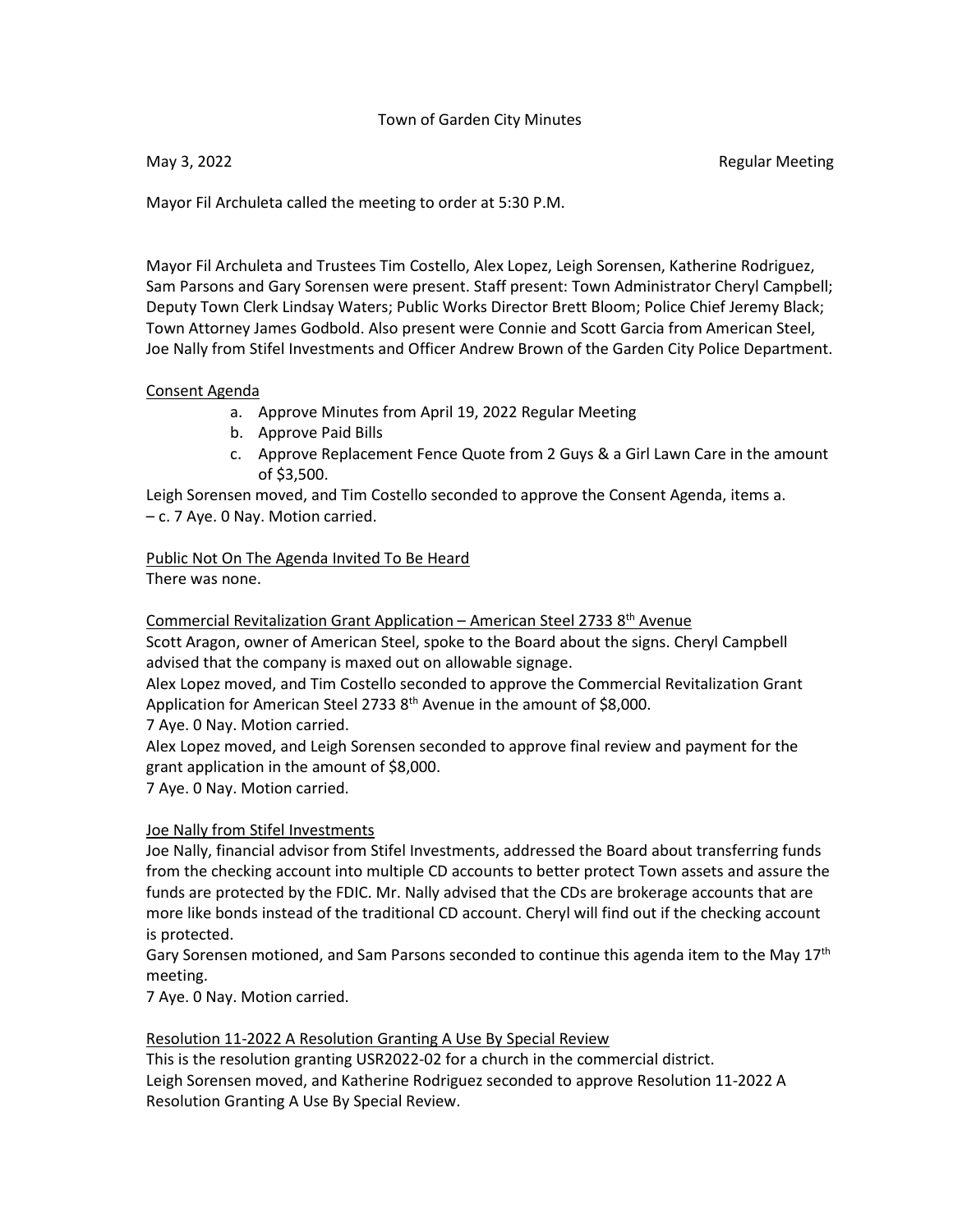Gary Sorensen- Yes, Tim Costello- Yes, Fil Archuleta- Yes, Katherine Rodriguez- Yes, Alex Lopez-Yes, Sam Parsons- Yes, Leigh Sorensen- Yes. 7 Aye. 0 Nay. Resolution 11-2022 adopted.

## Approve Order granting USR2022-02

Alex Lopez moved, and Leigh Sorensen seconded to approve the Order granting USR2022-02. 7 Aye. 0 Nay. Motion carried.

Resolution 12-2022- A Resolution Approving Waiver And Release Agreements With The City Of Evans And FSY Partnership For 28<sup>th</sup> Street Repairs Between 8<sup>th</sup> and 9<sup>th</sup> Avenue

This resolution allows the repairs to go ahead as planned on 28<sup>th</sup> Street. As the businesses on 28<sup>th</sup> Street belong to Evans and FSY, these waivers and the resolution grant the work to be done and protect the Town from any liabilities in case of damages.

Leigh Sorensen moved, and Tim Costello seconded to adopt Resolution 12-2022- A Resolution Approving Waiver And Release Agreements With The City Of Evans And FSY Partnership For 28th Street Repairs Between 8th and 9th Avenue.

Tim Costello- Yes, Alex Lopez-Yes, Katherine Rodriguez-Yes, Leigh Sorensen- Yes, Sam Parsons-Yes, Fil Archuleta- Yes, Gary Sorensen- Yes.

7 Aye. 0 Nay. Resolution 12-2022 adopted.

## Consider Payroll Service

Cheryl Campbell led a discussion regarding about contracted payroll services. The Town currently uses Quickbooks Desktop to process payroll. Quickbooks is discontinuing the Desktop option and is encouraging customers to use their Online service. Since the police departments' taxes and retirement come out differently than the administration side, Quickbooks Online will not support the deductions they need. Cheryl will be researching local payroll services that can support what the entire Town needs for its payroll requirements and present at the next meeting.

#### Approve employee PTO donations for Danielle Crawford

The Board thanked Cheryl Campbell, Jeremy Black and Brett Bloom for their contributions to Danielle Crawford.

Alex Lopez moved, and Katherine Rodriguez seconded to approve employee PTO donations for Danielle Crawford.

7 Aye. 0 Nay. Motion carried.

Approve Walker Sprinkler Service LLC Landscape Proposal for the xeriscaping in front of Town Hall Tim Costello moved, and Katherine Rodriguez seconded to Approve Walker Sprinkler Service LLC Landscape Proposal for the xeriscaping in front of Town Hall in the amount of \$2,900. 7 Aye. 0 Nay. Motion carried.

Reschedule Regular Board Meetings

a. Reschedule June 21<sup>st</sup> Regular Meeting

This meeting needed to be rescheduled because three of the Board Members will be at CML Conference that week.

Sam Parsons moved, and Gary Sorensen seconded to reschedule the June 21<sup>st</sup> Regular Meeting to Monday, June  $20<sup>th</sup>$  at 5:30 P.M.

7 Aye. 0 Nay. Motion carried.

b. Reschedule August 2<sup>nd</sup> Regular Meeting

The August  $2^{nd}$  meeting is on the same night as National Night Out.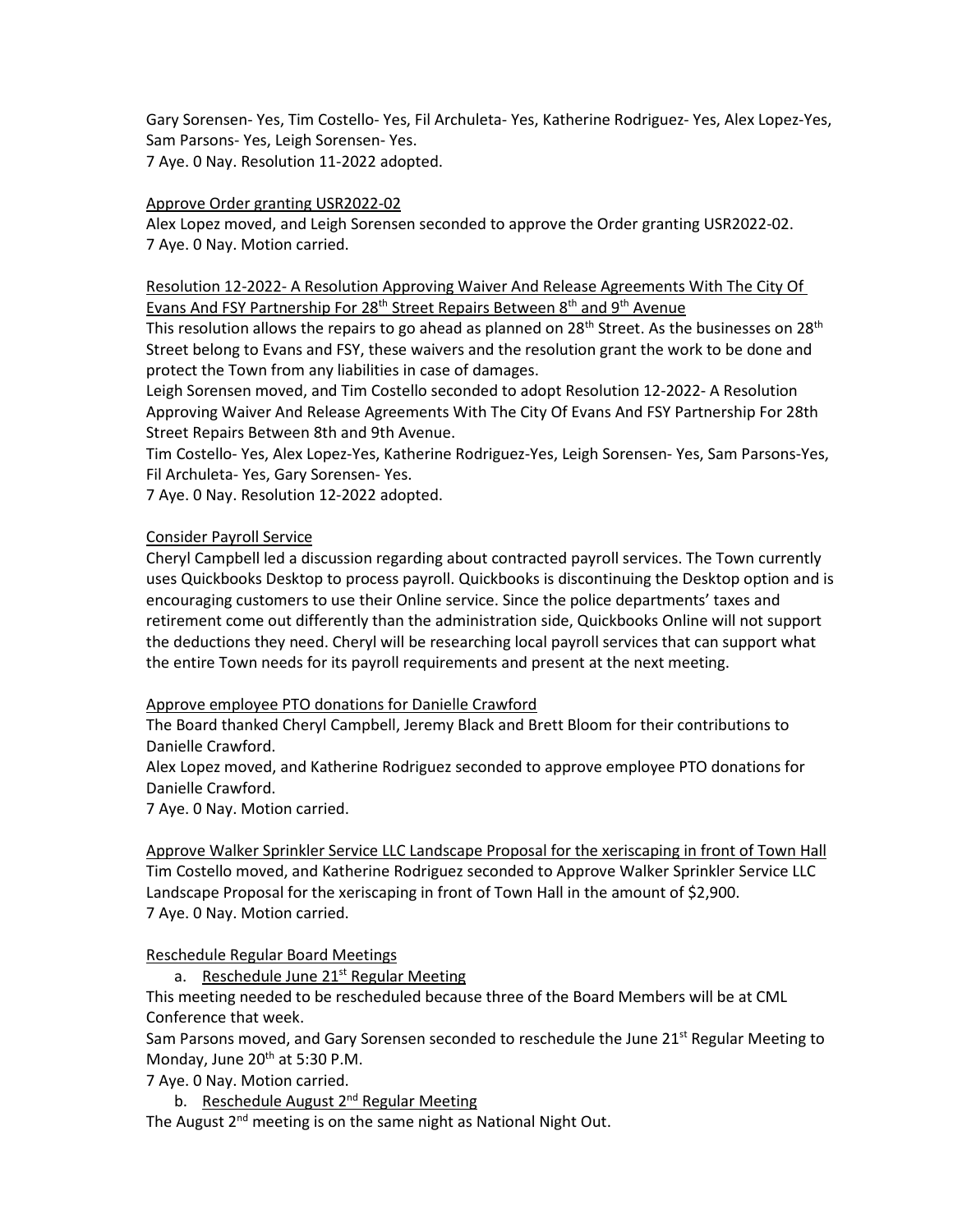Sam Parsons moved, and Tim Costello seconded to reschedule the August 2<sup>nd</sup> Regular Meeting to Monday, August  $1<sup>st</sup>$  at 5:30 P.M.

7 Aye. 0 Nay. Motion carried.

# Consider Bootleggin' Days

a. Approve Vinnie Montez Contract in the amount of \$4,000

Officer Andrew Brown spoke to the Board about Vinnie Montez. He is a Boulder County Sheriff's Office Commander and a comedian. He has gained popularity in the last few years and will bring an additional crowd to Bootleggin' Days. Mr. Montez's team will promote the festival on their social media and website. Officer Brown also played a short promotional video that the Town can use to promote the show for Saturday night of the festival.

Leigh Sorensen moved, and Katherine Rodriguez seconded to approve the Vinnie Montez Contract in the amount of \$4,000.

- 7 Aye. 0 Nay. Motion carried.
- b. Consider live band options

Officer Brown advised the Board that he and Brett are working on getting a country/rock band for Friday night and to perform one show on Saturday of Bootleggin' Days. They are also looking for a second band for Saturday.

# Staff Reports

# a. Town Administrator

Town Administrator Cheryl Campbell presented a budget to actual report to the Board. The Town is close to 50% of the Court budget, but Court revenue is also up \$10,000 with the uptick in citations. There are several items that the Police Chief ordered last year that were not invoiced until early 2022, so they were paid for out of this year's budget. The legal budget is at 60% in all areas. With all the changes, Cheryl advised that there may have to be a budget amendment. The auditors will be starting the 2021 audit right after Memorial Day. A Board Goal Setting Work Session will be set for May 24<sup>th</sup>, 2022.

## b. Police Chief

Police Chief Jeremy Black advised the Board that he held two Oral Board interviews Monday with Reserve officers Perez and Hernandez for the open position of Full Time Officer. He hopes to make a decision soon. He is attending a training this week for a new CAD System for the County. One of the department Crown Victorias broke down. They took it to Ben Garf Ford Dealership and they kept it for almost two weeks without diagnosing it, then quoted them \$2,900. Black took it to a shop called Killswitch and they quoted \$1,900. Killswitch can also do oil changes for \$60-70 instead of over \$100. Calls for service have evened out and they are on par with last years' numbers. Two new vests were purchased, he also explained vest expirations and limitations to the Board.

# c. Public Works Director

Public Works Director Brett Bloom advised the Board that the new fence went up on the east side of Town Hall. He will need to seal it after it dries out. Xeriscaping to possibly start Wednesday. The new workshop is supposed to be starting soon as well and should only take two weeks to build. There is a sink hole on the south side of the old flea market. It is over the storm sewer, but he doesn't believe the pipe has collapsed. He is calling Greeley to have them come out to verify the pipe is functional. If they won't assist, he will call another company.

## d. Town Attorney's Report

Attorney James Godbold provided an update on the status of Alex Orozco's private security license.